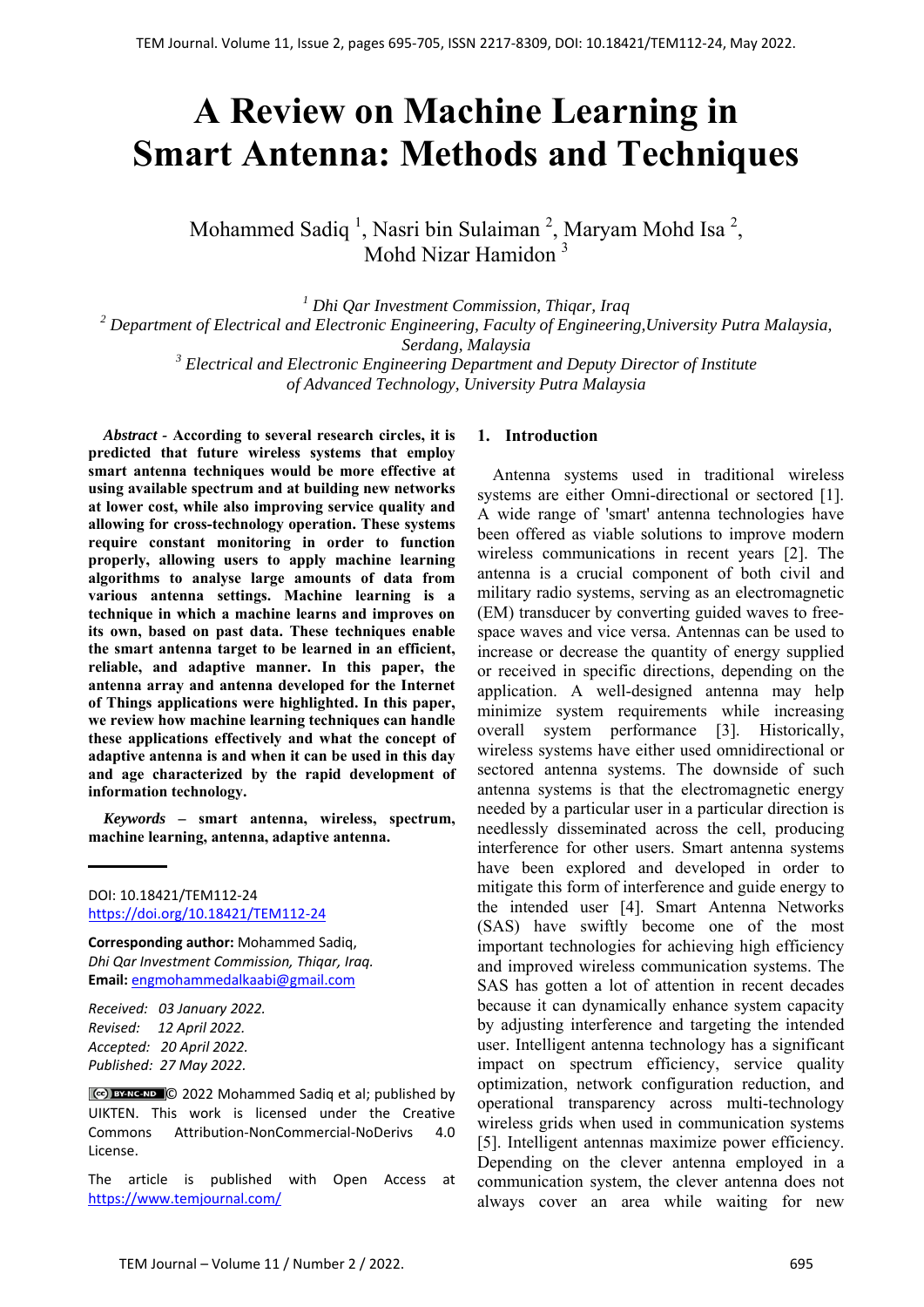members. A single user beam can be sent by intelligent antennas. A smart antenna, on the other hand, isn't perfect because some signals sent to users can heavily interfere with other signals bouncing off nearby physical structures. Machine learning has gotten a lot of attention as a way to identify better answers in several fields, and it's expected to play a big role in our future technology and with its omnidirectional uses in automating complex and long processes with specialized detailing, has become a go-to tool for science and engineering [6]. It is still in its infancy, but it has become a phenomenon in the technology business, with machine-learning users altering the foundations of hundreds of industries and research projects, particularly in the field of antennas. In this era of Big Data, machine learning (ML) has emerged as a major player. ML is also showing promise in antenna optimization by estimating antenna behavior and speeding up the optimization process with accuracy and efficiency.

# **2. Smart Antenna**

Smart antennas rely on electronic beam scanning, or switching, as a key component of sophisticated wireless systems [7]. Satellite communications, intersatellite linkages, radars, sensor systems, mobile communications (5G and beyond), local area networks (LANs), GNSS, and wireless power transmission all rely on smart antennas, also known as adaptive arrays or intelligent antennas . Electronic beam scanning, or switching, is one of the most significant elements of a smart antenna. Smart antennas allow wireless devices to achieve optimal performance and channel throughput by electronically directing their maximum emission in the required directions while creating nulls against interfering sources [8]. The system of intelligent antennas is based on spatial processing. The area of coverage and transmission quality have expanded as a result of the rising number of users and demands; smart antennas help to meet all of these needs. When it comes to our human body systems, the functionality of smart antenna systems is well understood [9]. A human signal processor, the brain calculates where the speaker is coming from depending on the time delay between the sound waves heard by each ear. The brain determines the sound's direction by combining the strength of the signals received from each ear. When there are several speakers, the brain is able to block out the background noise and concentrate only on the topic at hand. In order for a listener to respond in the same direction as the intended speaker, they must point their transmitter (mouth) toward the speaker. Similar to human ears, except instead of ears, two antennas are used in smart antenna systems. Instead of the

brain, a digital signal processor is used. The antennas' weights are adjusted to drive the main lobe in a certain direction while nulls are positioned in interference directions, using smart antenna design [10, 11]. The next figure (Figure 1.) showing the stretcher of Smart Antenna:



*Figure 1. The stretcher of Smart Antenna [12].* 

The first smart antenna systems were developed for military uses, where they were used to reduce interfering or jamming signals from the adversary. In FDMA, TDMA, and CDMA networks, these smart antenna systems often have active multi-beam technology and give significant performance increases [12].

# *2.1.Smart Antenna System Features and Benefits*

It has many advantages that radiate its use in the field of communications and can be summarized in the following points [5]:

- To achieve interference rejection, an antenna pattern is directed toward co-channel interfering sources, therefore boosting the signal-tointerference ratio of received signals by a factor of two. As a result, there is an increase in capacity.
- As the radio environment changes, Spatial Division Multiple Access adjusts to the new conditions by providing each user with the highest quality uplink and downlink signals possible, and by distributing frequencies based on which users are most concentrated in a given geographic region. RF pollution and interference are reduced as a result of lower power usage (ease health hazard).
- The use of Smart Antennas in cellular communication might result in a considerable reduction in fuel use.

# *2.2.Configurations for Smart Antennas*

It is possible to get reuse signal gain by combining the inputs from many antennas in order to enhance the amount of power available to cover a given region. To achieve interference rejection, an antenna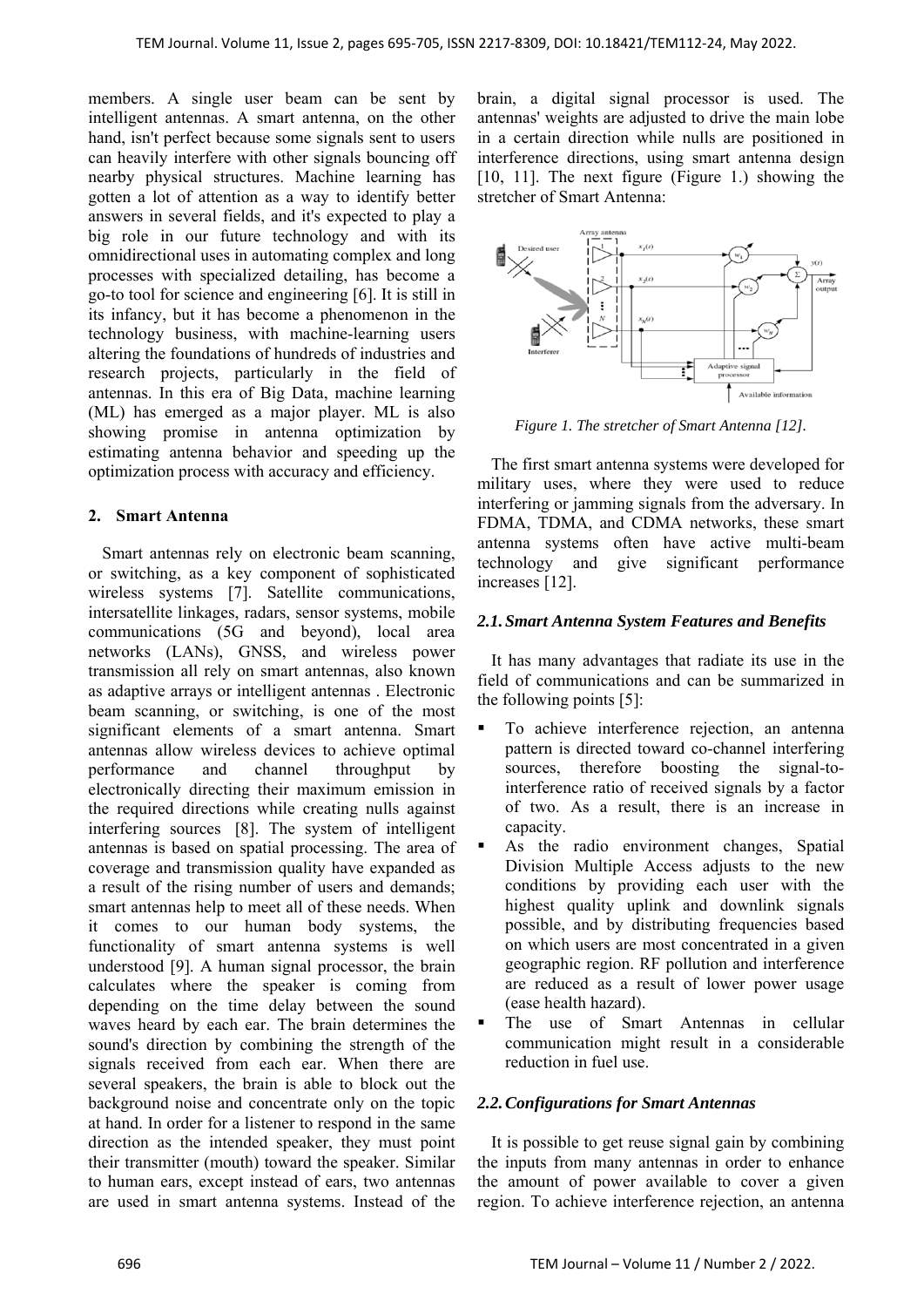pattern is directed toward co-channel interfering sources, improving the signal-to-interference ratio of received signals [8]. As a result, the capacity is increased. Spatial Division Multiple Access (SDMA) adjusts to the radio environment by giving each user with the finest quality uplink and downlink signals and, owing to Smart Antenna, is capable of changing frequency allocation to the place where the greatest number of users are located. RF pollution and interference are reduced as a result of reduced power usage (a health hazard). The adoption of Smart

Antenna in cellular connectivity will dramatically minimize diesel usage [13]. The next figure (Figure 2.) showing Type of Configurations Smart Antennas.

These two types of research are thought to be among the most fertile ground for researchers to conduct and expand their work. The following is a table (Table 1.) showing the most important differences between these two tables and how they work:



*Figure 2. Type of Configurations Smart Antennas [14]* 

*Table 1. Most important differences between switched beam and adaptive array [10], [15]* 

| <b>Switched Beam Antennas</b>                                                                                                                                                                                                                                                                                                                                                                                                                                                        | <b>Adaptive Array Antenna</b>                                                                                                                                                                                                                                                                                                                                                                                                                                                                                                                                                                                                                                                                                    |
|--------------------------------------------------------------------------------------------------------------------------------------------------------------------------------------------------------------------------------------------------------------------------------------------------------------------------------------------------------------------------------------------------------------------------------------------------------------------------------------|------------------------------------------------------------------------------------------------------------------------------------------------------------------------------------------------------------------------------------------------------------------------------------------------------------------------------------------------------------------------------------------------------------------------------------------------------------------------------------------------------------------------------------------------------------------------------------------------------------------------------------------------------------------------------------------------------------------|
| Definition: A multi-beam antenna, often known as a<br>phased array antenna, is a switched-beam antenna. It's an<br>antenna array that, based on predetermined weights<br>assigned to each received signal, forms a large number of<br>fixed beams in various directions.                                                                                                                                                                                                             | Definition: In this kind of antenna, the directions of<br>arrival from users are calculated first, and then the<br>weights of the beam formers are set in accordance with<br>the supplied directions. The received signals will be<br>weighted and then blended to optimize the desired signal<br>to interference ratio [S/N], in addition to the signal and<br>noise power ratio [S/N]. The beam pattern will change as<br>the intended user moves since the device is flexible. The<br>null beam is focused towards the interferer, while the<br>main beam is aimed at the intended user. As a<br>consequence, since the needed signal will be in the path<br>of the main beam, interference will be balanced. |
| <b>Example:</b> The Figure bellow shows how beams direct in<br>certain fixed discrete directions. One beam will turn on<br>or be guided towards the targeted user among numerous<br>others. A switch is used to pick the optimal beam for<br>receiving a specific signal, resulting in the highest<br>possible received strength. To put it another way, the<br>desired signal beam follows the user's movements.<br><b>Desired Signal</b><br>Beam<br><b>Signal Output</b><br>Select | Example: An adaptive array antenna's beam pattern.<br>While canceling out the interfering signal, the antenna<br>may easily steer the main beam in any direction. The<br>figure bellow shows how the Direction of Arrival method<br>may be used to estimate the direction of the beam.<br><b>Desired Signa</b><br>ignal Output                                                                                                                                                                                                                                                                                                                                                                                   |
| <b>Benefit:</b> Can be summarized in tow general point<br>Simple: To choose a certain beam, all that is<br>required is a beam forming network, an RF switch,<br>and control circuitry.<br>Economical: Because all processing takes place in<br>п<br>the RF domain, just one signal needs to be translated<br>to baseband and processed there. This is a significant<br>benefit because down conversion circuits are among                                                            | Benefit: Can summarized in five general point<br>The number of people who utilize the service has<br>Ξ<br>grown. The targeted nature of smart antennas may<br>allow frequencies to be reused, hence increasing the<br>number of consumers who can benefit from them.<br>Because more users are using the same frequency<br>space, the network operator incurs lesser operational<br>expenses in terms of frequency space acquisition,                                                                                                                                                                                                                                                                            |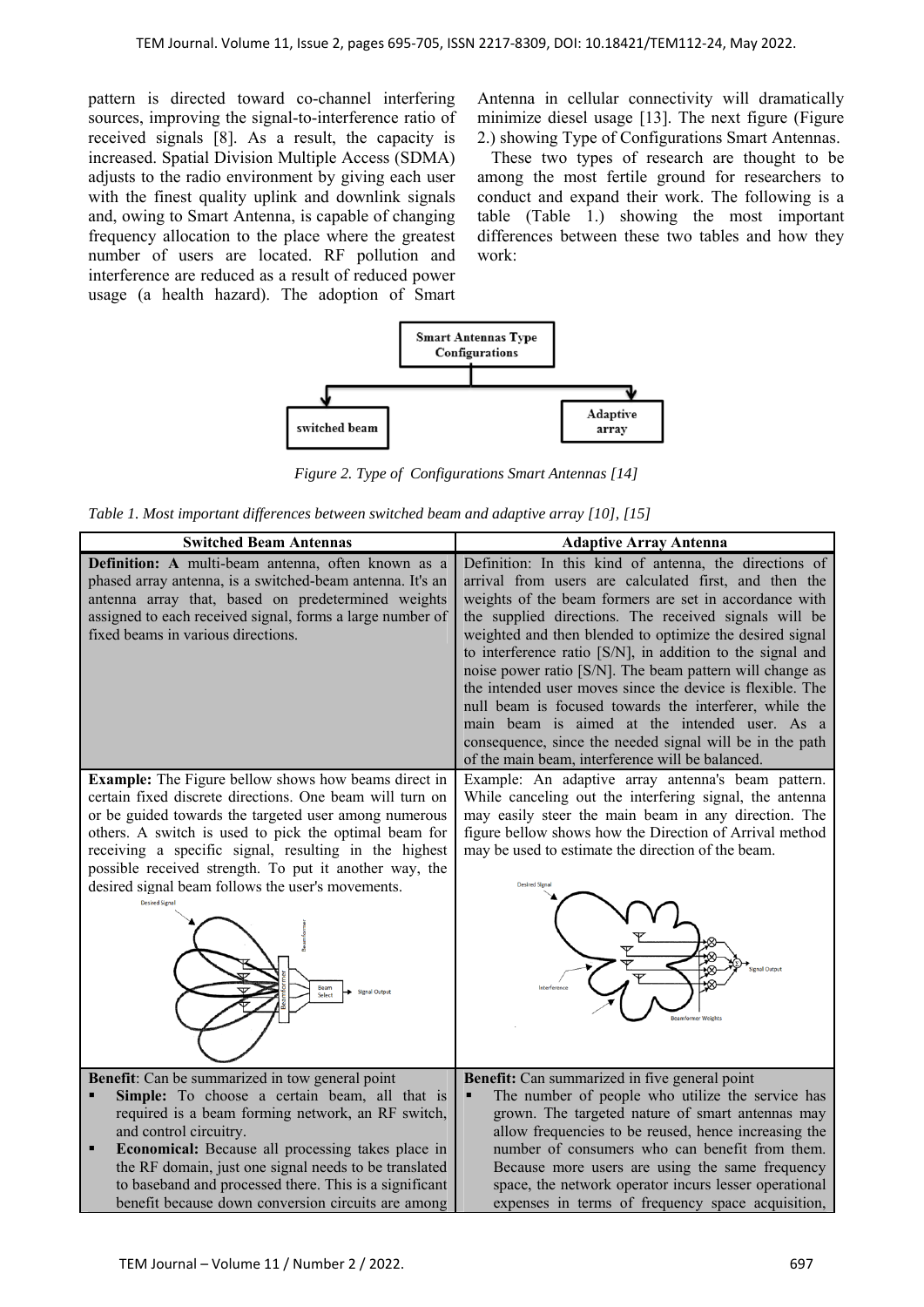|   | the most expensive components in today's wireless<br>systems.                                                   | П              | resulting in lower operating costs for the network.<br>Range Expansion: In order to expand the range of<br>operation, the smart antenna concentrates its gain on<br>the connected device. As a result, the area covered<br>by a smart antenna may become more extensive.<br>This has the potential to save money for network<br>operators since they will not require as many<br>antennas or base stations to provide coverage.<br>Safety and security: Due to the fact that signals are<br>not broadcast in all directions as they would be with<br>traditional Omni-directional<br>antenna,<br>smart<br>a -<br>antennas automatically provide increased security.<br>Interference is lessened: Interference from signals<br>that radiate in all directions is less likely to occur as a<br>result of the directionality of the intelligent antenna.<br>This boosts the system's ability to reuse frequencies<br>as well as its range, which both benefit from this.<br>Broadband expansion: The bandwidth available<br>increases as frequencies are reused, as well as in<br>adaptive arrays, which can take advantage of the<br>multiple paths that a signal can take to reach its<br>destination. |
|---|-----------------------------------------------------------------------------------------------------------------|----------------|-------------------------------------------------------------------------------------------------------------------------------------------------------------------------------------------------------------------------------------------------------------------------------------------------------------------------------------------------------------------------------------------------------------------------------------------------------------------------------------------------------------------------------------------------------------------------------------------------------------------------------------------------------------------------------------------------------------------------------------------------------------------------------------------------------------------------------------------------------------------------------------------------------------------------------------------------------------------------------------------------------------------------------------------------------------------------------------------------------------------------------------------------------------------------------------------------------|
|   | Not Benefit: Can be summarized in tow general point<br>Limited Flexibility: Because the primary beam can        | ٠              | Not Benefit: Can be summarized in fore general point<br>Complex: Smart antennas have the disadvantage of                                                                                                                                                                                                                                                                                                                                                                                                                                                                                                                                                                                                                                                                                                                                                                                                                                                                                                                                                                                                                                                                                              |
|   | only be focused in specific set directions and the                                                              |                | being significantly more intricate than regular                                                                                                                                                                                                                                                                                                                                                                                                                                                                                                                                                                                                                                                                                                                                                                                                                                                                                                                                                                                                                                                                                                                                                       |
|   | user does not have to be in the path of any one beam,<br>the gain in the user's actual direction may not be the |                | antennas. This means that flaws or problems may be<br>more difficult to detect and occur.                                                                                                                                                                                                                                                                                                                                                                                                                                                                                                                                                                                                                                                                                                                                                                                                                                                                                                                                                                                                                                                                                                             |
|   | maximum feasible amount.                                                                                        | ٠              | It's a Little More Expensive: Smart antennas are                                                                                                                                                                                                                                                                                                                                                                                                                                                                                                                                                                                                                                                                                                                                                                                                                                                                                                                                                                                                                                                                                                                                                      |
| ٠ | Limited Interference Reduction: In this system,                                                                 |                | significantly more expensive than ordinary antennas                                                                                                                                                                                                                                                                                                                                                                                                                                                                                                                                                                                                                                                                                                                                                                                                                                                                                                                                                                                                                                                                                                                                                   |
|   | nulls cannot be pointed in any direction, and the<br>number and position of nulls are fixed. As a result,       |                | since they are incredibly sophisticated and need<br>cutting-edge processing technology.                                                                                                                                                                                                                                                                                                                                                                                                                                                                                                                                                                                                                                                                                                                                                                                                                                                                                                                                                                                                                                                                                                               |
|   | the null cannot be formed in the direction of the                                                               | $\blacksquare$ | Larger Dimensions: Smart antenna systems are                                                                                                                                                                                                                                                                                                                                                                                                                                                                                                                                                                                                                                                                                                                                                                                                                                                                                                                                                                                                                                                                                                                                                          |
|   | unwanted signal (interferer), making interferer                                                                 |                | substantially larger than standard antenna systems                                                                                                                                                                                                                                                                                                                                                                                                                                                                                                                                                                                                                                                                                                                                                                                                                                                                                                                                                                                                                                                                                                                                                    |
|   | nulling ineffective. Switched-beam antennas appear<br>to be more suited to CDMA applications, where             |                | because to the antenna arrays that are used. Antennas<br>might be perceived as unattractive or unappealing in                                                                                                                                                                                                                                                                                                                                                                                                                                                                                                                                                                                                                                                                                                                                                                                                                                                                                                                                                                                                                                                                                         |
|   | signal amplification is crucial, rather than SDMA                                                               |                | social situations, which can be a concern.                                                                                                                                                                                                                                                                                                                                                                                                                                                                                                                                                                                                                                                                                                                                                                                                                                                                                                                                                                                                                                                                                                                                                            |
|   | applications, where interference suppression is                                                                 | ٠              | Placement: For best operation, smart antennas must                                                                                                                                                                                                                                                                                                                                                                                                                                                                                                                                                                                                                                                                                                                                                                                                                                                                                                                                                                                                                                                                                                                                                    |
|   | critical.                                                                                                       |                | be placed in strategic locations. Because of the<br>directional beam that a smart antenna emits, places                                                                                                                                                                                                                                                                                                                                                                                                                                                                                                                                                                                                                                                                                                                                                                                                                                                                                                                                                                                                                                                                                               |
|   |                                                                                                                 |                | that are ideal for a standard antenna are not ideal for                                                                                                                                                                                                                                                                                                                                                                                                                                                                                                                                                                                                                                                                                                                                                                                                                                                                                                                                                                                                                                                                                                                                               |
|   |                                                                                                                 |                | a smart antenna.                                                                                                                                                                                                                                                                                                                                                                                                                                                                                                                                                                                                                                                                                                                                                                                                                                                                                                                                                                                                                                                                                                                                                                                      |

# *2.3. Machine Learning in Smart Antenna*

Machine learning is an application of artificial intelligence (AI) that enables users to gather and evaluate data from their surroundings. Machine learning enables software to progressively learn and adapt to a given job without human intervention, allowing it to make data-driven judgments [6]. Machine learning works through statistical techniques, among other methods. Over the last decade, antenna designs have been extensively examined and used machine learning (ML) techniques because they can learn from antenna data collected or simulated through a training process, and they can subsequently assist in speeding up the entire antenna design process [16].

# *2.4.Evolution in Machine Learning*

In order to calculate the predation efficiency, we have used a statistical measures [17]:

- Mean absolute error (MAE) according to equation (3)
- Mean absolute percentage error (MAPE) based on equation (1)
- Root mean square error (RMSE) Equation according (3).

 For performance evaluation of LMST and GRU deep learning algorithms. In the performance estimation of the algorithms, performance indexes were used to compare target values with actual values. These metrics have a single value to calculate the accuracy of machine learning algorithms. Different approaches to measuring the results of machine learning models are [17]: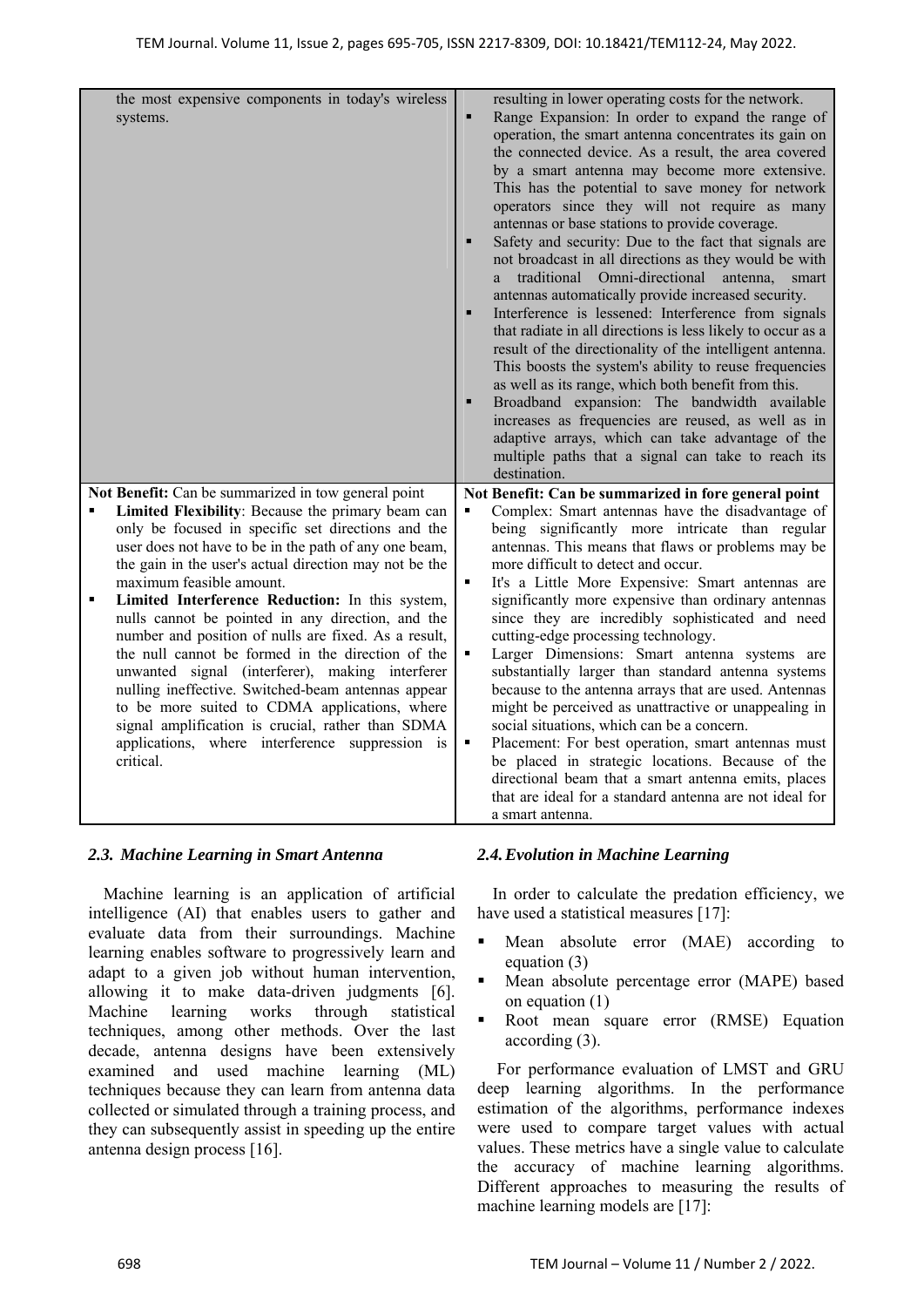$$
MSE = \frac{1}{n} \sum_{t=1}^{n} e_t^2
$$
 (1)

$$
RMSE = \sqrt{\frac{1}{n} \sum_{t=1}^{n} e_t^2}
$$
 (2)

$$
MAE = \frac{1}{n} \sum_{t=1}^{n} |e_t|
$$
 (3)

#### *2.5.Machine Learning Odels in Smart Antenna*

Machine learning is based on data-driven algorithms without using rules-based programming [18]. It can generally be split into three main categories: supervised learning, non-controlled learning, and strengthened learning. Other less often used scenarios include: semi-supervised, transudatory, online, and active education [19]. The various learning algorithms in each category have been included. A model captures the core of the discovered knowledge in some formulation. Using a model will assist in our understanding of the world. Models may also be used to make predictions. Data mining can be quite rewarding for the data miner to discover new knowledge and build models that correctly predict the future, which is entirely used in smart antennas. The common steps thus include data planning, data mining, pattern validation, and the representation of information. Any important preprocessing of data is introduced during the data preparation stage, so the implementation of the data mining algorithms is most successful. Knowledge patterns are then extracted using the relevant machine learning algorithm [20]. In the phase of pattern analysis, the goal is to measure the achievable patterns of information and to minimize and summarize those patterns obtained to only the patterns of affective knowledge, thus collecting all the knowledge necessary for implementation. Knowledge production is about developing the required information in a form that is convenient for the needs of users, which should be easy to understand, test, and use in other applications if appropriate [16].

#### *2.6.Approaches in Smart Antenna*

The fundamental research criteria in smart antennas is to identify spatial signatures. Then, the intelligent antenna calculates beam forming vectors using these spatial signatures, which are used to track and locate a moving or target antenna beam. Two approaches are used in intelligent antennas: switched beam systems and adaptive systems [21]. A switched beam antenna contains several predefined radiation patterns, and a system requirement is based upon the appropriate radiation beam pattern. While the antenna spatial dimension is used, the primary ray occasionally cannot accurately indicate the interest signal (SoI), as illustrated [9]. The pattern of the beam is designed by altering the excitability of the individual antenna elements in a comparatively adaptive antenna system that offers beam orientation in all directions. Furthermore, these excitations might be adjusted in the direction of no interest (SNoI) to decrease radiation (b). Thus, the intelligent antenna can maximize spatial utility through adaptive beam shaping. The most frequent applications for intelligent antenna systems are acoustic signal processing, radar track and scan, and cellular systems like 5G and LTE. The primary distinction between reconfigurable antennas and intelligent antennas is that reconfigurable antennas are antennas with single elements instead of antenna arrays [22]. In spite of the tireless efforts of researchers, the key challenge of smart antennas with data learning and analysis still remains unsolved. One of the major reasons for this outcome is that it recognized the most significant signal of interest for further analysis within a reasonable time and cost [3].

The primary benefit of smart antenna systems is their ability to simultaneously increase the amount of usable signal received and decrease the degree of interference, thus increasing the SIR ratio in densely populated areas. In essence, intelligent antennas can filter out background noise generated by other system users, allowing for the clear transmission and reception of critical signals. Furthermore, because smart antennas are more focused than omnidirectional and sectored antennas, they may be able to direct their energy in non-essential directions toward the intended users rather than squandering it in non-essential directions. This enables base stations to be further split, such as in less densely populated regions.

This application of smart antenna can be created by using different simulation tools to study microscopically and monoscopically different conditions. Table 2. gives a summary of these simulators to produce and analyze real-life scenarios.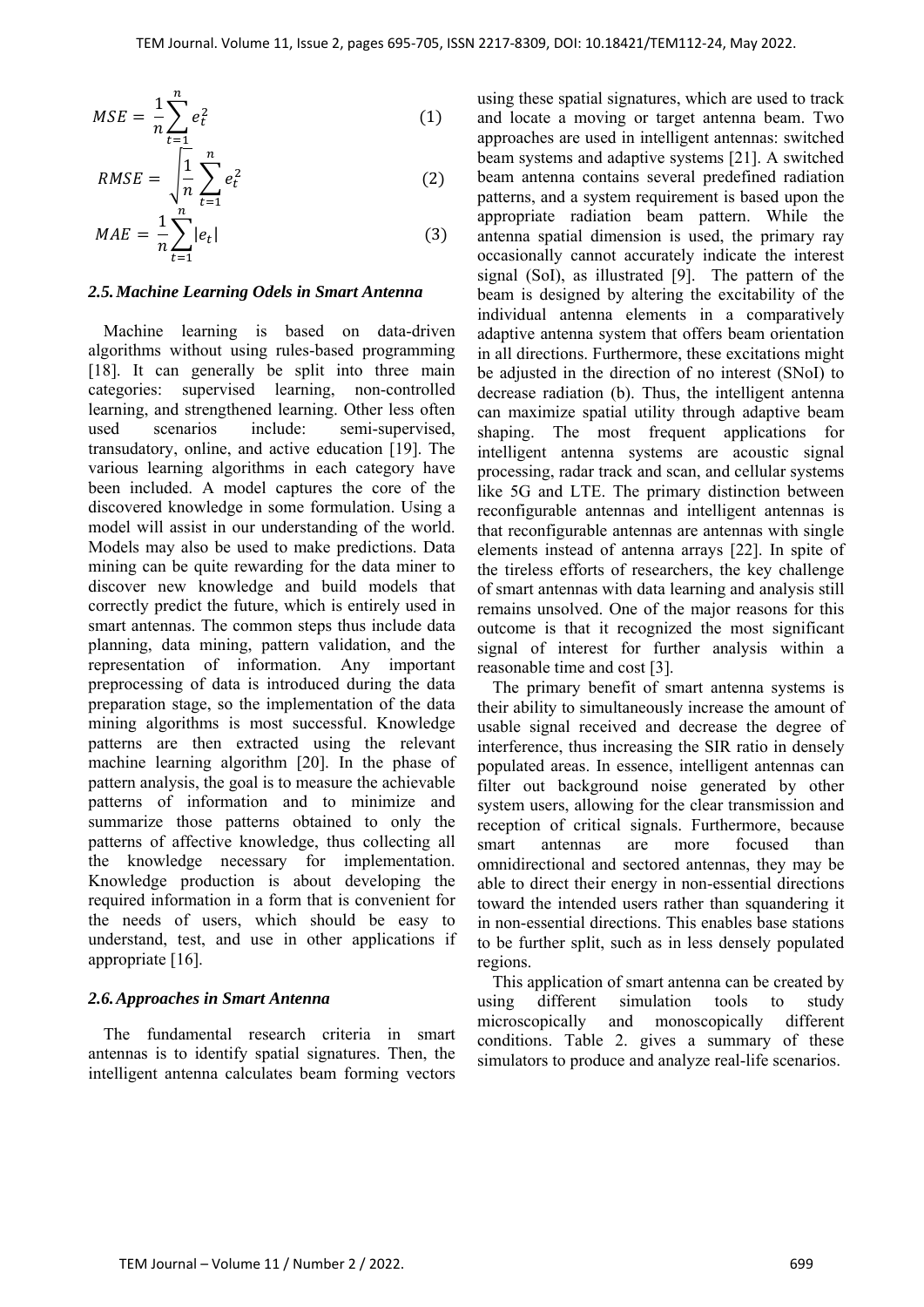|  | Table 2. Smart Antenna tools [24]. |  |
|--|------------------------------------|--|
|--|------------------------------------|--|

| <b>Tools</b>                                         | <b>Descriptions</b>                                                                                                                                                                                                                                                                                                   | Programming<br>language and<br>operating system |
|------------------------------------------------------|-----------------------------------------------------------------------------------------------------------------------------------------------------------------------------------------------------------------------------------------------------------------------------------------------------------------------|-------------------------------------------------|
| <b>Yagi Calculator</b>                               | Calculate the dimensions of the antenna components using this<br>online calculator.                                                                                                                                                                                                                                   | windows                                         |
| <b>VHF/UHF Yagi Antenna</b><br>Design                | The term "antennas for VHF UHF bands" refers to antennas for<br>the vhf and uhf radio bands.                                                                                                                                                                                                                          | Java script                                     |
| <b>Antenna Scatterers</b><br><b>Analysis Program</b> | Antenna analysis software for numerical electromagnetic<br>antenna design, modeling, and analysis is available for free.                                                                                                                                                                                              | windows                                         |
| 4NEC2 antenna modeler                                | For both the beginning and seasoned antenna modeler, 4nec2 is<br>a fully free Nec2, Nec4, and Windows-based program for<br>constructing, evaluating, optimizing, and testing 2D and 3D<br>type antenna geometry structures, as well as generating,<br>displaying, and/or comparing near/far-field radiation patterns. | Windows                                         |
| <b>Antenna Designer</b>                              | Interactively construct, visualize, and analyze antennas in the<br>Antenna Toolbox library. Using this application, choose<br>antennas depending on their overall characteristics or their<br>antenna performance.                                                                                                    | <b>MATLAB</b>                                   |

# *2.7. Conception of SA and Previse Studies*

Nowadays, demand for antennas for applications is expanding dramatically when virtually every electronic instrument uses wireless signals. That means changeable functions, smart antennas, and the smallest possible size. An antenna design must, therefore, necessarily be intelligent and efficient. One of the most difficult components for future wireless communication and sensing is the antenna, which serves as a vital interface between propagating electromagnetic waves and electrical signals processed or created by integrated circuits [25]. The

need for ever-shrinking physical size and weight for actual IoT applications, adequate efficiency for power and thermal concerns, and sufficient bandwidth for optimal data rate and sensor resolution are only a few of the competing factors in antenna design. Consider a common smartphone [16]. To build the data set for antenna designs, numerical simulations for various inputs and combinations can be used extensively. The geometric characteristics of intelligent technology utilizing a microstrip antenna must be studied design goals (e.g., resonance frequency, orientation, and efficiency) (e.g., slot and gap). The next table (Table 3.) showing the most popular studies in antennas researcher**.** 

*Table 3. Most popular studies in antennas researcher* 

| <b>Refers</b> | Year | <b>Description</b>                                                                                                                                                                                                                                                                                                                                                                                                                                                                                                                                                                                                                                                                                                                                                                                                        | Limitation                                                                                                                                                                                                                            | <b>Result</b>                                                                                                                                         |
|---------------|------|---------------------------------------------------------------------------------------------------------------------------------------------------------------------------------------------------------------------------------------------------------------------------------------------------------------------------------------------------------------------------------------------------------------------------------------------------------------------------------------------------------------------------------------------------------------------------------------------------------------------------------------------------------------------------------------------------------------------------------------------------------------------------------------------------------------------------|---------------------------------------------------------------------------------------------------------------------------------------------------------------------------------------------------------------------------------------|-------------------------------------------------------------------------------------------------------------------------------------------------------|
| [20]          | 2015 | In order to categorize network traffic, the<br>suggested article investigated a number of<br>classification approaches and machine learning<br>algorithms. Among the classification strategies, he<br>selected nine appropriate classifiers: Some of the<br>most common algorithms are BayesNet, Logistic,<br>IBK, J48, PART, JRip, Random Tree, Random<br>Forest, and REPTree, to name a few. And<br>examined the accuracies of several machine<br>learning approaches such as Boosting, Bagging,<br>and Blending (Stacking). The WEKA tool was<br>used to compare these algorithms, and the results<br>are shown below by performance metric. To<br>mimic these classification models, a 10-fold cross<br>validation procedure was applied. For this<br>simulation, WEKA was used using a data set<br>based on NSL-KDD. | Only two<br>algorithms out of<br>9 were tested and<br>based on this mini<br>experiment (two<br>out of 9) they<br>proved that they<br>are the best and<br>for ease of<br>classification use<br>a ready-made tool<br>for classification | A higher a quires<br>$(91.523)$ in random<br>forest<br>And A higher precision<br>$(0.962)$ in Bayes net                                               |
| $[11]$        | 2016 | Three successful adaptive blind beam formers for<br>smart antenna systems were created using the<br>popular constant modulus approach in this<br>proposed system, which was based on the constant<br>modulus technique (CMA). The slow convergence<br>rate of conventional CMA makes it unsuitable for                                                                                                                                                                                                                                                                                                                                                                                                                                                                                                                    | The<br>proposed<br>has not<br>system<br>been evaluated by<br>any classification<br>methods, i.e., on<br>the percentage of                                                                                                             | When<br>compared<br>to<br>earlier<br>blind<br>beam<br>formation algorithms,<br>KW-<br>the proposed<br>CMA<br>achieves<br>the<br>greatest reduction in |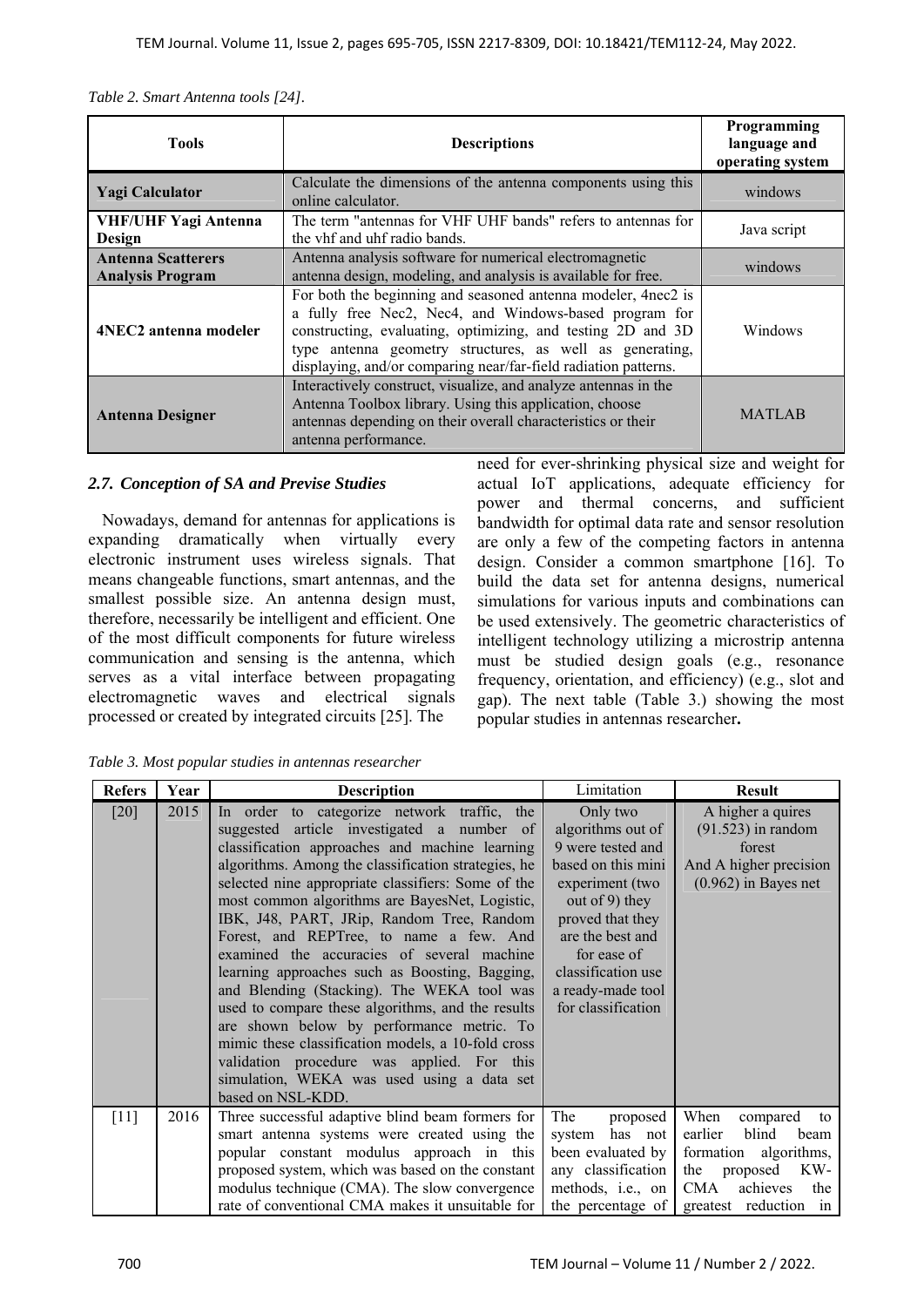|        |      | use in wireless communication applications where<br>channel conditions are constantly changing and<br>evolving. In order to solve this difficulty, we first<br>created a step size adjustable approach in order to<br>increase the convergence rate of the CMA<br>algorithm. As a result, the CMA will reach<br>convergence after 10 iterations. To reduce the side<br>lobe level (SLL), we employed three distinct<br>windows: hanning, hamming, and kaiser, and<br>these algorithms are referred to as H-CMA, HW-<br>CMA, and KW-CMA, respectively. Simulated                                                                                                                                                                                                                              | accuracy, error, or<br>precision                                                                                                                                                                                                                                                                                                                                                               | PSLL<br>while<br>maintaining<br>rapid<br>convergence<br>capabilities.<br>It<br>also<br>significant<br>saves<br>a<br>amount of energy due<br>to the elimination of<br>side lobes.                                                                                                                                                    |
|--------|------|----------------------------------------------------------------------------------------------------------------------------------------------------------------------------------------------------------------------------------------------------------------------------------------------------------------------------------------------------------------------------------------------------------------------------------------------------------------------------------------------------------------------------------------------------------------------------------------------------------------------------------------------------------------------------------------------------------------------------------------------------------------------------------------------|------------------------------------------------------------------------------------------------------------------------------------------------------------------------------------------------------------------------------------------------------------------------------------------------------------------------------------------------------------------------------------------------|-------------------------------------------------------------------------------------------------------------------------------------------------------------------------------------------------------------------------------------------------------------------------------------------------------------------------------------|
| $[26]$ | 2017 | Ultra-wideband radio transmissions Interferometry<br>based on Doppler radar is a well-known technique<br>that allows for the provision of high-resolution<br>images while utilizing a small antenna array.<br>When many moving targets with comparable<br>Doppler velocities are present in the same range<br>bin, the method suffers from visual anomalies. In<br>order to overcome this difficulty, we use a<br>combination of Doppler interferometry and Capon<br>techniques. We demonstrate, through numerical<br>calculations and tests, that the suggested technique<br>considerably increases performance in a variety of<br>situations.                                                                                                                                              | order<br>In<br>to<br>improve accuracy,<br>this<br>approach<br>requires a lot of<br>flying.                                                                                                                                                                                                                                                                                                     | When compared to an<br>image acquired using a<br>combination<br>of<br>the<br>UWB Doppler radar<br>interferometry imaging<br>technique and the false<br>image<br>rejection<br>method,<br>the<br>recommended<br>methodology has<br><sub>a</sub><br>high accuracy of 26<br>and<br>improves<br>mm<br>imaging accuracy by<br>47 percent. |
| $[13]$ | 2018 | L0-norm constrained normalized<br>least-mean-<br>(CNLMS)<br>adaptive<br>beam-forming<br>square<br>approach for controlled sparse antenna arrays is<br>described in this paper. As a restriction on the<br>sparsity of the antenna array, the CNLMS<br>technique makes use of a 10- norm penalty, which<br>is defined as The advantages of the CNLMS<br>algorithm are carried over into the suggested<br>beamforming approach. It is possible to apply the<br>10-norm constraint to limit the number of antennas<br>to a specific number, which may be used to<br>manage sparsity. When compared to existing<br>sparse array beamforming approaches, the<br>proposed strategy speeds the convergence process;<br>the speed with which it achieves convergence is<br>illustrated in this work. | address<br>To<br>all<br>array<br>beamforming<br>applications,<br>an<br>adaptive<br>beamforming<br>algorithm<br>with<br>low<br>complexity,<br>SLL,<br>low<br>and<br>good performance<br>should be created.                                                                                                                                                                                      | Using this strategy, a<br>sparsity<br>of<br>19.8<br>percent, 49.5 percent,<br>and 19.8 percent is<br>achieved,<br>which<br>corresponds<br>the<br>to<br>required parameter t<br>being 0.2, 0.5, and 0.2,<br>respectively.                                                                                                            |
| $[27]$ | 2019 | Using the proposed methodology, Support Vector<br>Machines (SVMs) with low degree polynomial<br>kernels are trained on datasets that have been<br>generated using a variety of sampling procedures.<br>The study is validated using simulations of<br>random array configurations with an increasing<br>number of components, in order to determine<br>whether the SVM approach proposed here can be<br>used on big antenna arrays.                                                                                                                                                                                                                                                                                                                                                          | The influence of a<br>single element on<br>the amplitude of<br>the<br>far-field<br>pattern diminishes<br>as the size of an<br>arbitrary<br>array<br>increases.<br>This<br>for<br>that<br>means<br>antenna<br>large<br>arrays<br>with<br>thousands<br>of<br>the<br>components,<br>current<br><b>SVM</b><br>technique may be<br>unable<br>of<br>detecting even a<br>single<br>faulty<br>element. | The following setups<br>yielded SVM kernel<br>results: (a) (25 element<br>dense regular array,<br>326 classes), (b) (18<br>element irregular array,<br>988 classes), and (c)<br>(25 element irregular<br>array, 326 classes) (8<br>element dense regular<br>array, 988 classes).                                                    |
| $[10]$ | 2021 | In this system that has been proposed. For<br>efficient wireless energy transfer<br>$\sin$<br>IоT                                                                                                                                                                                                                                                                                                                                                                                                                                                                                                                                                                                                                                                                                            | The<br>proposed<br>system relied on                                                                                                                                                                                                                                                                                                                                                            | A test is configured to<br>function at 915 MHz                                                                                                                                                                                                                                                                                      |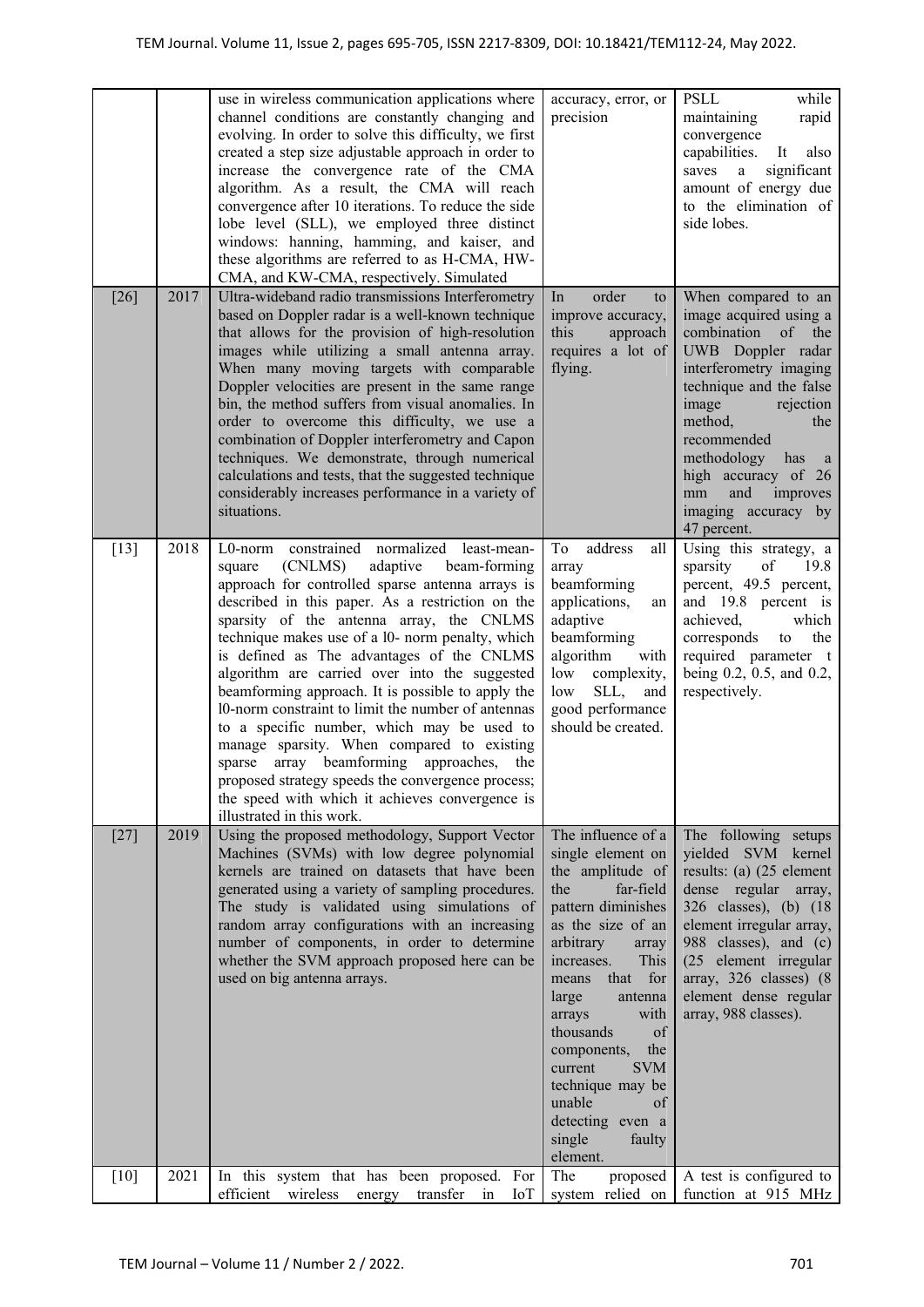| applications, adaptive array processing algorithms  <br>are presented. The computational cost is reduced<br>by using a simple channel model and cost-<br>effective estimate approaches. Continuous energy<br>tones are broadcast at the same time as a common<br>clock. The energy harvester receives this energy<br>and uses it to calculate the best RSSI signal. The<br>average harvested power, gain convergence, and<br>average RSSI statistics for numerous antennas<br>with varied iteration and distance ranges are<br>visually represented. | only on the plans Universal<br>without<br>addressing<br>details of<br>scheme. | listing its results with the help of the<br>Software<br>Peripheral<br>Radio<br>the $(USRP)$ , and energy is<br>the sent at that frequency. |
|------------------------------------------------------------------------------------------------------------------------------------------------------------------------------------------------------------------------------------------------------------------------------------------------------------------------------------------------------------------------------------------------------------------------------------------------------------------------------------------------------------------------------------------------------|-------------------------------------------------------------------------------|--------------------------------------------------------------------------------------------------------------------------------------------|
|------------------------------------------------------------------------------------------------------------------------------------------------------------------------------------------------------------------------------------------------------------------------------------------------------------------------------------------------------------------------------------------------------------------------------------------------------------------------------------------------------------------------------------------------------|-------------------------------------------------------------------------------|--------------------------------------------------------------------------------------------------------------------------------------------|

As result we can summarize the above table as the following Table 4.:

*Table 4. Summarized of previse studies* 

| <b>Refers</b>    | Year | ML | DL                      | <b>Traditional</b><br>antenna | <b>Smart</b><br>antenna | <b>Single</b><br>antenna | <b>Multiple</b><br>antennae |
|------------------|------|----|-------------------------|-------------------------------|-------------------------|--------------------------|-----------------------------|
| $[20]$           | 2015 |    | 区                       |                               | 図                       | 区                        |                             |
| [11]             | 2016 |    | $\mathbf{x}$            | 図                             |                         | 図                        |                             |
| $[26]$           | 2017 | 図  | $\mathbf{\overline{x}}$ | 区                             |                         | 区                        |                             |
| $\vert 13 \vert$ | 2018 |    | $\mathbf{x}$            |                               | $\overline{\mathbf{x}}$ | 図                        |                             |
| 271              | 2019 |    | 図                       |                               | 図                       |                          | 区                           |
| 10               | 2021 |    | $\mathbf{x}$            | 図                             |                         | 図                        |                             |

The appropriate ML method can be used (e.g., nearest neighbor, linear regression clustering, neural networks, etc.). This is the most crucial stage involving data processing and extracting information that can tie the output modification to the change in the input mode. This helps build a behavioral model that predicts or explains a specific numerical value based on several previous data [18].

The next generation of antenna technology and production technology could be inspired to carry out future work to enhance the IoT industry [10]. The projected results can enable automatic and robust design and production of future antennas for several wireless, medical, and aeronautical applications [28]. Table 5. displaced a summary of current machine learning solution proposed for smart antenna.

*Table 5. Summary of machine learning solution in Smart Antenna* 

| Author                          | <b>ML</b> methods                                                                                     | <b>Scope</b>                                                                                                                                    |  |
|---------------------------------|-------------------------------------------------------------------------------------------------------|-------------------------------------------------------------------------------------------------------------------------------------------------|--|
| Erricolo et al. [29]            | ANN, Deep Learning                                                                                    | Machine learning and its applications to a<br>variety of electromagnetic challenges,<br>including radar, communication, imaging, and<br>sensing |  |
| Sharma $[16]$                   | nearest neighbor, linear regression clustering,<br>neural network                                     | IoT and next generate Antenna                                                                                                                   |  |
| Kumar et al [30]                | $ANN + Gradient Descent algorithm, synonym$<br>GD for optimization                                    | Prediction for Antenna parameters                                                                                                               |  |
| Gampala and<br>reddy $[31]$     | Algorithm for optimizing generic machine<br>learning with the Global Response Search<br>Method (GRSM) | Built with a slotted patch antenna for GPS<br>applications                                                                                      |  |
| El Misilmani and<br>Naous $[6]$ | $ANN + Full-Wave$ analysis                                                                            | Generic Antenna                                                                                                                                 |  |
| Wu et al $[3]$                  | Artificial neural networks (ANN) and support<br>vector machines (SVM)                                 | Radar Antenna                                                                                                                                   |  |
| JP Geers [32]                   | ML                                                                                                    | Smart antenna                                                                                                                                   |  |
| Mahdi et al [33]                | NN                                                                                                    | Forecast the opening antenna form                                                                                                               |  |
| Liuet al $[34]$                 | <b>ANN</b>                                                                                            | Forecast the opening antenna form                                                                                                               |  |

# *2.8.Antenna Array*

Increasing an antenna's electrical dimensions can be accomplished by combining the radiating components in the geometric and electrical design, rather than increasing the size of each individual element. This innovative multi-element antenna configuration of the arrays are mostly the same. It is not required, but it is more straightforward, more practical, and more convenient. In a single antenna array, the constituent elements could be of any kind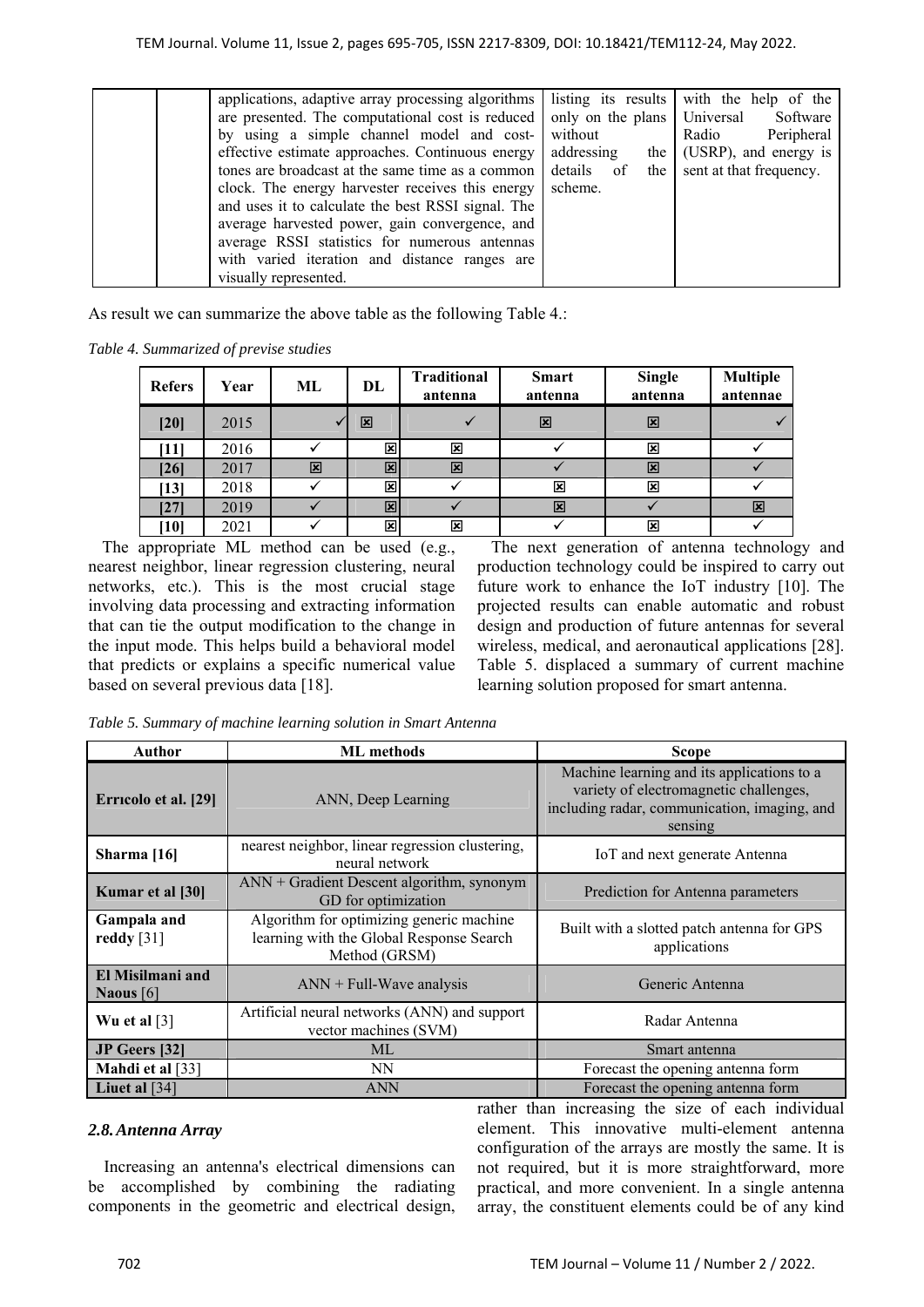(wires, microstrip, apertures, etc.). When the current in each antenna is equal to the current in the isolated antenna, which implies that the antennas are not coupled, the vector addition of the fields radiated by each element establishes the wide range of the antenna array. When the current in each antenna is equal to the current in the isolated antenna, which implies that the antennas are not coupled. This is the best-case scenario, and the performance is reliant on the manner in which the components come together and split from one another. Constructionally, interfering fields from elements in the array should be used to produce directed radiation patterns and to demolish all other elements and objects in the surrounding space. The application of antenna array can be summarize in the following table (Table 6.):

| papers                           | <b>Refers</b>      | <b>ML</b> methods                                                                 | Performance                                |  |
|----------------------------------|--------------------|-----------------------------------------------------------------------------------|--------------------------------------------|--|
| de Lange et al.                  | [27]               | <b>CNN</b>                                                                        | Prediction for Antenna parameters          |  |
| Gampala and<br>reddy             | $[31]$             | Generic ML with Global Response<br>Search Method (GRSM) optimization<br>algorithm | suited for GPS use a slotted patch antenna |  |
| El Misilmani and<br><b>Naous</b> | [6]                | $ANN + Full-Wave analysis$                                                        | Generic Antenna                            |  |
| Wu et al                         | $[3]$              | Artificial neural networks (ANN) and<br>support vector machines (SVM)<br>(ANNs)   | Radar Antenna                              |  |
| <b>Geers</b> [53]                | [3]                | <b>ML</b>                                                                         | Smart antenna                              |  |
| Mahdi et al                      | $\lceil 28 \rceil$ | <b>NN</b>                                                                         | Forecast the opening antenna form          |  |
| Liuet al                         | [33]               | <b>ANN</b>                                                                        |                                            |  |

*Table 6. Machine Learning Approach in Antenna Array* 

# **3. Open Research Problem**

Today, it is necessary to design and pack several antennas covering different cellular belts, Wi-Fi, GPS, etc., in an esthetically very narrow space without affecting their performance. The development of machine learning (ML) specialized accelerators has been the dominant trend in all kinds of computer systems. Embedded device machine learning at the edge continues to grow. To date, most research efforts (Table 7.) have concentrated instead of integration into the overall system-on-chip design on the accelerator design in isolation (SoC). However, ML accelerators should be combined with accelerators for other algorithms, such as signal processing or feedback control, in order to develop

develop, it is also considered challenging to integrate numerous accelerators in design time and handle the shared resources of the intelligent antenna during operation. The application of ML techniques can ameliorate this scenario [12]. An embedded control chip could be designed to automatically save lost signals for certain destinations and report the most significant properties of the system of such service to other distant within the same domain. The intelligent embedded chip will be used to perceive the reason for its existence in the universe (i.e., the smart antenna) [22], [23].

novel embedded systems for areas such as robotics. As ML applications' complexity continues to

*Table 7. Open doors for future research concern* 

| Research Domain                | Specific Topic                                         | Future work                                                                                                                |
|--------------------------------|--------------------------------------------------------|----------------------------------------------------------------------------------------------------------------------------|
| Smart Antenna                  | Array of Antenna                                       | Using machine learning to enhance linear array<br>coverage, capacity, and beamwidth in the desired<br>direction            |
| The smart array of antenna     | Beamforming antenna                                    | adaptive beam by using ANN                                                                                                 |
| Smart antenna with<br>circular | Indoor localization system                             | Low-cost modeling                                                                                                          |
| V2X Antenna                    | 5Gand V2x                                              | Autonomous vehicles Application                                                                                            |
| <b>IoT</b>                     | Secure smart Antenna                                   | monitoring level                                                                                                           |
| Antenna Design                 | Antenna gain for beamforming<br>for 5G mmWave networks | Through optimal antenna gain augmentation, hybrid<br>methods that improve the more efficient use of<br>bandwidth are used. |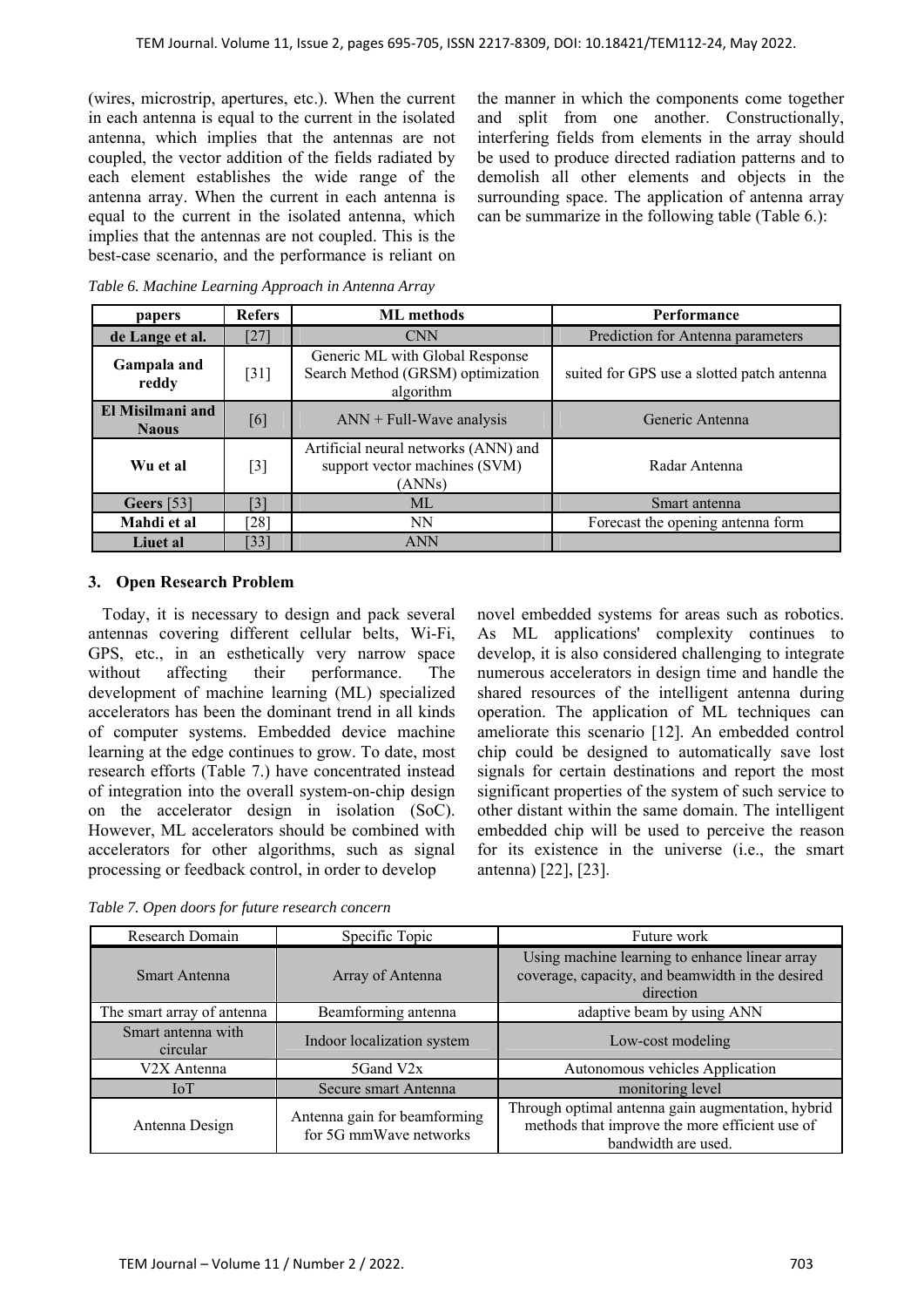## **4. Conclusion**

 This research presents information on how machine learning approaches for the efficient operation of smart antennas are implemented. The assessment is examined based on various viewpoints, such as communication and performance. Throughout this article, we examined in depth the confluence of machine learning and intelligent antenna technology. The integration of machine learning and smart antennas is being investigated in terms of yearly improvement and communication enhancements, among other factors. We looked into a variety of characteristics of smart antennas, which are devices that might benefit from machine learning concepts. In smart antenna appliances, it turns out that neural network technologies are commonly used. However, for sensing failures, the SVM system is best known for various applications, including intelligent antenna design, k-NN, and deeper learning. Overviews reveal that because of its success in numerous AI fields, machine learning in smart antennas has considerable space for evaluation. Finally, although different ML and DL strategies have been presented, it is still an open question to choose the most suitable one for a particular electromagnetic problem and in the end, a table of previous studies was made that included the time period (2015-2021) for the most prominent studies on the topic.

## **References**

- [1]. Roy, R. H. (1997, December). An overview of smart antenna technology and its application to wireless communication systems. In *1997 IEEE International Conference on Personal Wireless Communications (Cat. No. 97TH8338)* (pp. 234-238). IEEE.
- [2]. Azad, M. M., & Ahmed, A. H. (2010). Development of smart antenna for future generation wireless internet connection. *IJCSNS Int. J. Comput. Sci. Netw. Secur*, *10*, 212-222.
- [3]. Wu, Q., Cao, Y., Wang, H., & Hong, W. (2020). Machine-learning-assisted optimization and its application to antenna designs: Opportunities and challenges. *China Communications*, *17*(4), 152-164.
- [4]. León, O., Hernández‐Serrano, J., & Soriano, M. (2010). Securing cognitive radio networks. *international journal of communication systems*, *23*(5), 633-652.
- [5]. Hamdi, B., Limam, S., & Aguili, T. (2016). Uniform and concentric circular antenna arrays synthesis for smart antenna systems using artificial neural network algorithm. *Progress In Electromagnetics Research B*, *67*, 91-105.
- [6]. El Misilmani, H. M., & Naous, T. (2019, July). Machine learning in antenna design: An overview on machine learning concept and algorithms. In *2019 International Conference on High Performance Computing & Simulation (HPCS)* (pp. 600-607). IEEE.
- [7]. Luo, Q., Gao, S., Izquierdo, B. S., Yang, X., Ren, X., & Wu, J. (2019, October). Low-cost smart antenna using active frequency selective surfaces. In *2019 International Symposium on Antennas and Propagation (ISAP)* (pp. 1-3). IEEE.
- [8]. Celik, N., Iskander, M. F., Emrick, R., Franson, S. J., & Holmes, J. (2008). Implementation and experimental verification of a smart antenna system operating at 60 GHz band. *IEEE Transactions on Antennas and Propagation*, *56*(9), 2790-2800.
- [9]. Zhou, W. (2015). Autonomous smart antenna systems for future mobile devices. The University of Edinburgh. [Doctoral thesis].
- [10]. Chen, J., & Yeh, L. T. (2021). Adaptive array processing based wireless energy transmission for IOT applications. *IRO Journal on Sustainable Wireless Systems*, *2*(3), 128-132.
- [11]. Bakhar, M., & Vani, R. M. (2016). Robust blind beam formers for smart antenna system using window techniques. *Procedia Computer Science*, *93*, 713-720.
- [12]. Kitindi, E. J. (2015). Capabilities of smart antenna in tracking the desired signal in wireless communication system through non-blind adaptive algorithms. *Networks*, *2*, 6.
- [13]. Shi, W., Li, Y., Zhao, L., & Liu, X. (2019). Controllable sparse antenna array for adaptive beamforming. *IEEE Access*, *7*, 6412-6423.
- [14]. Mulay, G., Patil, N., Pawar, D., & Mainkar, P. M. (2015). Optimizing Adaptive Beam-forming Method in Smart Antennas. *International Journal of Electronics, Electrical and Computational System IJEECS, 4*(4), 77-82.
- [15]. Roy, J. S., & Senapati, A. (2016). Hybrid Beamforming Algorithms for Planar Adaptive Antenna Array. *International Journal of Information Communication Technology and Digital Convergence*, *1*(1), 5-14.
- [16]. Sharma, Y. (2020). *Machine Learning and Additive Manufacturing Based Antenna Design Techniques* (Doctoral dissertation, The University of Arizona).
- [17]. Shcherbakov, M. V., Brebels, A., Shcherbakova, N. L., Tyukov, A. P., Janovsky, T. A., & Kamaev, V. A. E. (2013). A survey of forecast error measures. *World applied sciences journal*, *24*(24), 171-176.
- [18]. Talbi, E. G. (2020). Machine learning into metaheuristics: A survey and taxonomy of data-driven metaheuristics. Tech. rep., HAL-02745295.
- [19]. Wang, J., Sung, C., Raghothaman, M., & Wang, C. (2021, May). Data-Driven Synthesis of Provably Sound Side Channel Analyses. In *2021 IEEE/ACM 43rd International Conference on Software Engineering (ICSE)* (pp. 810-822). IEEE.
- [20]. Choudhury, S., & Bhowal, A. (2015, May). Comparative analysis of machine learning algorithms along with classifiers for network intrusion detection. In *2015 International Conference on Smart Technologies and Management for Computing, Communication, Controls, Energy and Materials (ICSTM)* (pp. 89-95). IEEE.